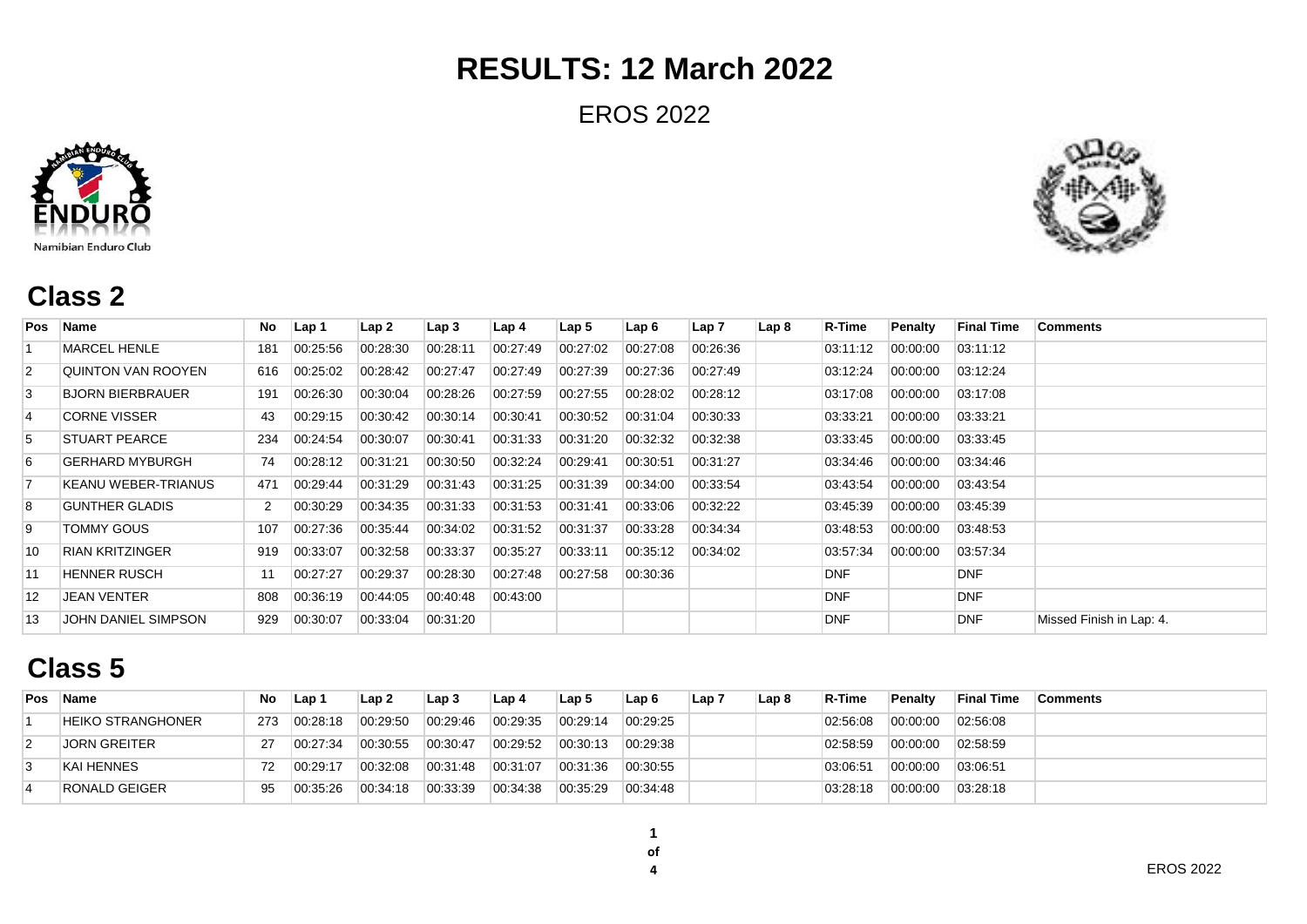EROS 2022





| BRIAAN PETER KIBBLE    | 76 | 00:33:25 | $ 00.38.30\rangle$ | 00:37:50 | 00:40:29 | $\mid$ 00:46:10 | 00:47:06 |  | 04:03:30   | 00:00:00 | 04.03.30   |                                                           |
|------------------------|----|----------|--------------------|----------|----------|-----------------|----------|--|------------|----------|------------|-----------------------------------------------------------|
| RAINER SENTEFOL        | 44 | 00:34:25 | 00:38:12           | 00.38.05 | 00:40:22 | 00:46:20        | 00:47:19 |  | 04:04:43   | 00:00:00 | 04:04:43   |                                                           |
| <b>WERNER WIESE</b>    | 20 | 00:32:40 | 00.37.21           | 00:41:15 | 00.37.46 | 00:38:03        | 00:44:21 |  | 03:51:26   | 00:20:00 | 04:11:26   | Lap:1 T12                                                 |
| <b>HANDRE MYBURGH</b>  | 42 | 01:29:57 | 01:35:41           | 01:12:42 |          |                 |          |  | <b>DNF</b> |          | DNF        | Lap:2 T4                                                  |
| <b>MARK ROESENER</b>   | 62 | 00:24:38 | 00:42:09           | 00:44:37 | 00:27:37 | 00:30:03        |          |  | DNF        |          | <b>DNF</b> | Lap:1 T12, T13 Lap:3 T13 Lap:4 T3, T13<br>Lap:5 T4,T3,T13 |
| <b>JACO HUSSELMANN</b> | 33 | 00:32.42 | 00:37:16           | 00.35.39 | 00:39:31 |                 |          |  | <b>DNF</b> |          | <b>DNF</b> |                                                           |

### **Class 7**

|                | Pos Name                                  | No  | Lap 1    | Lap2     | Lap <sub>3</sub> | Lap 4    | Lap <sub>5</sub> | Lap 6    | Lap 7 | Lap <sub>8</sub> | <b>R-Time</b> | Penalty  | <b>Final Time</b> | <b>Comments</b>      |
|----------------|-------------------------------------------|-----|----------|----------|------------------|----------|------------------|----------|-------|------------------|---------------|----------|-------------------|----------------------|
|                | <b>CHARLES KOSTER</b>                     | 129 | 00:22:01 | 00:24:26 | 00:23:09         | 00:23:40 | 00:23:29         | 00:22:58 |       |                  | 02:19:43      | 00:00:00 | 02:19:43          |                      |
| $\overline{2}$ | ALBERTUS BASSON                           | 46  | 00:20:40 | 00:26:54 | 00:27:38         | 00:29:25 | 00:31:18         | 00:30:01 |       |                  | 02:45:56      | 00:00:00 | 02:45:56          |                      |
| 3              | FREDERICK VAN GREUNEN                     | 249 | 00:27:33 | 00:28:55 | 00:30:44         | 00:28:26 | 00:27:18         | 00:28:00 |       |                  | 02:50:56      | 00:00:00 | 02:50:56          |                      |
| $\overline{4}$ | <b>GLEN MATHEWS</b>                       | 30  | 00:30:22 | 00:30:25 | 00:30:05         | 00:29:29 | 00:31:23         | 00:38:25 |       |                  | 03:10:09      | 00:00:00 | 03:10:09          |                      |
| 5              | <b>COLIN HENRI VAN</b><br><b>SCHALWYK</b> | 17  | 00:30:45 | 00:28:32 | 00:33:56         | 00:34:01 | 00:32:40         | 00:32:44 |       |                  | 03:12:38      | 00:00:00 | 03:12:38          |                      |
| 6              | PETRUS FRANCOIS BRINK                     | 306 | 00.40.59 | 00:35:21 | 00:51:27         | 00:33:07 | 00:32:56         | 00:28:07 |       |                  | 03:41:57      | 0:18:00  | 3:23:57           | -18 min medical time |
|                | <b>HORST BECKER</b>                       | 31  | 00:40:41 | 00:31:59 | 00:31:42         | 00:35:12 | 00:34:25         | 00:35:34 |       |                  | 03:29:33      | 00:00:00 | 03:29:33          |                      |
| 8              | <b>STEFAN HORSTHEMKE</b>                  | 308 | 00:27:15 | 00:33:32 | 00:35:10         | 00:35:45 | 00:46:04         | 00:40:42 |       |                  | 03:38:28      | 00:00:00 | 03:38:28          |                      |
| 9              | ROWAN MCNAMARA                            | 976 | 00:33:26 | 00:35:32 | 00:36:04         | 00:40:10 | 00:57:05         | 00:43:15 |       |                  | 04:05:32      | 00:00:00 | 04:05:32          |                      |
| 10             | <b>PETRUS BADENHORST</b>                  | 93  | 00:39:10 | 00:34:18 | 00:41:44         | 00:58:32 | 00:45:54         |          |       |                  | <b>DNF</b>    |          | <b>DNF</b>        |                      |
| 11             | LUWAYNE BOTES                             | 13  | 00:31:46 | 00:46:05 | 00:43:19         | 00:54:53 |                  |          |       |                  | <b>DNF</b>    |          | <b>DNF</b>        |                      |
| 12             | RODNEY DODKINS                            | 58  | 00:33:36 | 00:32:58 | 00:37:36         | 00:32:43 | 00:36:20         |          |       |                  | <b>DNF</b>    |          | <b>DNF</b>        | Lap:1 T13            |
| 13             | <b>RINUS VAN ROOYEN</b>                   | 163 | 00:35:05 | 00:37:38 | 00:34:14         | 00:54:47 |                  |          |       |                  | <b>DNF</b>    |          | <b>DNF</b>        |                      |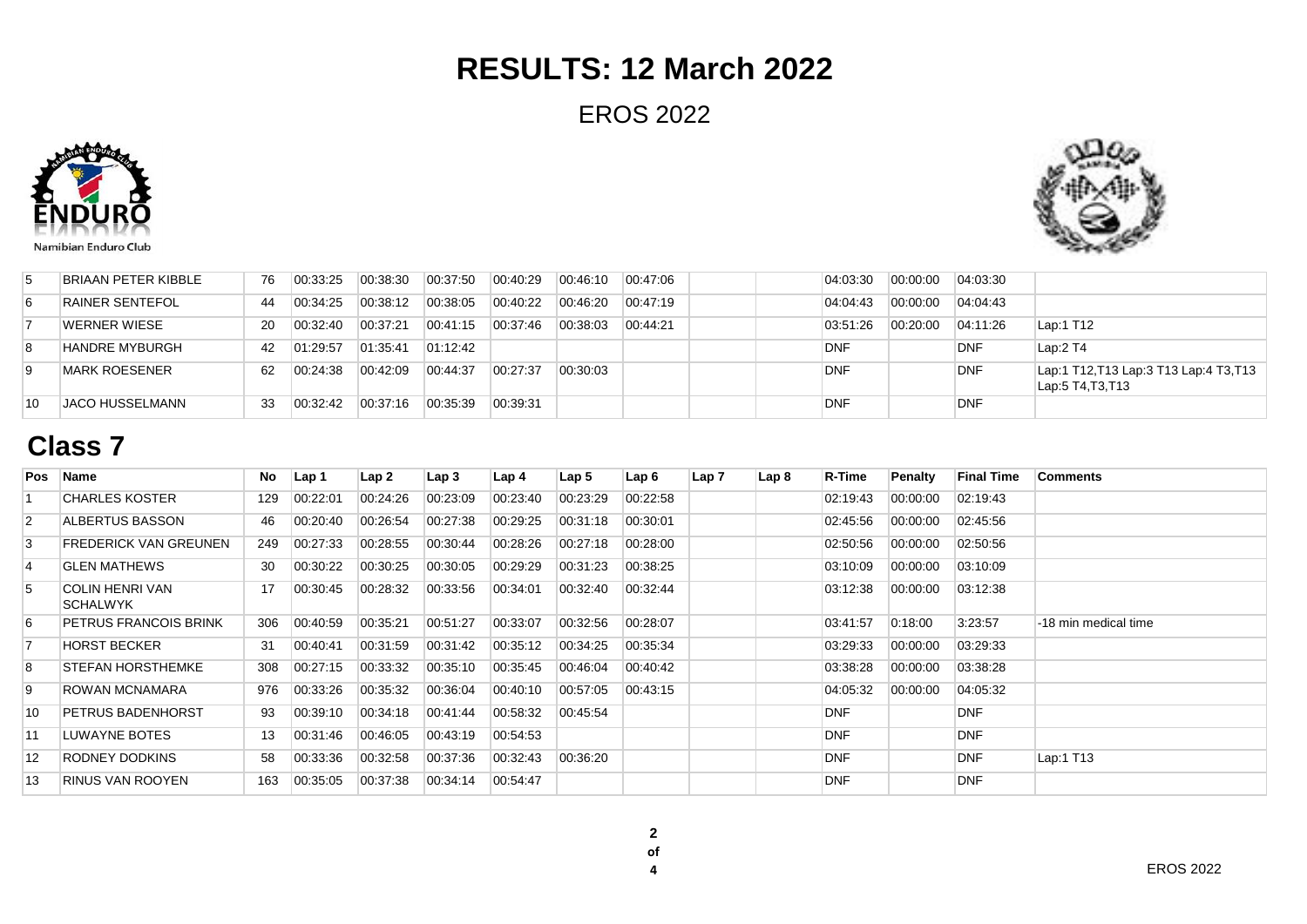EROS 2022





| 14              | <b>PETER WEBER</b>      | 475 | 00:13:02 | 01:07:44 | 01:09:18 |          |  |  | <b>DNF</b> | <b>DNF</b> | Lap:1 T12, T13           |
|-----------------|-------------------------|-----|----------|----------|----------|----------|--|--|------------|------------|--------------------------|
| 15              | <b>PAUL KOSTER</b>      |     | 00:12:56 | 01:06:31 | 01:10:22 |          |  |  | <b>DNF</b> | <b>DNF</b> | Lap:1 T12, T13           |
| 16              | <b>ARNE FISCHER</b>     | 133 | 00:23:00 | 00:25:46 | 00:25:03 | 00:23:34 |  |  | <b>DNF</b> | DNF        |                          |
| $\overline{17}$ | <b>JACO HUISAMEN</b>    | 144 | 00:21:45 |          |          |          |  |  | <b>DNF</b> | DNF        | Missed Finish in Lap: 2. |
| 18              | <b>RHYS CRAGG</b>       | 24  |          |          |          |          |  |  | <b>DNF</b> | <b>DNF</b> | Missed Finish in Lap: 1. |
| 19              | <b>ANTONIO MONTEIRO</b> | 325 |          |          |          |          |  |  | <b>DNF</b> | DNF        | Missed Finish in Lap: 1. |
| 20              | <b>SHANE LEVEY</b>      | 96  |          |          |          |          |  |  | <b>DNF</b> | <b>DNF</b> |                          |

### **Class 10**

|                | Pos Name                  | No                | Lap 1    | Lap2     | Lap3     | Lap 4    | Lap 5    | Lap 6 | Lap 7 | Lap <sub>8</sub> | R-Time     | Penalty            | <b>Final Time</b> | Comments                        |
|----------------|---------------------------|-------------------|----------|----------|----------|----------|----------|-------|-------|------------------|------------|--------------------|-------------------|---------------------------------|
|                | VIGO SWIEGERS             | 777               | 00:23:27 | 00:25:52 | 00:21:22 | 00:22:12 | 00:21:21 |       |       |                  | 01:54:14   | 00:00:00           | 01:54:14          |                                 |
| $\overline{2}$ | <b>ZOE WALDSCHMIDT</b>    | 5                 | 00:29:06 | 00:25:18 | 00:23:09 | 00:21:28 | 00:21:38 |       |       |                  | 02:00:39   | 00:00:00           | 02:00:39          |                                 |
| 3              | <b>KENT CRAGG</b>         | 21                | 00:21:53 | 00:29:22 | 00:24:16 | 00:23:01 | 00:23:39 |       |       |                  | 02:02:11   | $0:01:30$  2:00:41 |                   | .-1:30 medical time             |
| $\overline{4}$ | <b>VYVYAN VERNOOY</b>     | 525               | 00:22:35 | 00:25:53 | 00:24:09 | 00:24:56 | 00:23:43 |       |       |                  | 02:01:16   | 00:00:00           | 02:01:16          |                                 |
| 5              | <b>MELANI MATHEWS</b>     | 301               | 00:40:01 | 00:29:16 | 00:27:51 | 00:26:33 | 00:27:49 |       |       |                  | 02:31:30   | 00:00:00           | 02:31:30          |                                 |
| 6              | WILLEM SWIEGERS           | 217               | 00:39:22 | 00:39:04 | 00:22:10 | 00:20:49 | 00:20:06 |       |       |                  | 02:21:31   | 0:10:00            |                   | 2:31:31 Lap:1 T4, -10 Min Medic |
| $\overline{7}$ | WILHELM VAN NIEKERK       | 924               | 00:39:35 | 00:33:05 | 00:59:04 | 00:25:49 | 00:34:01 |       |       |                  | 03:11:34   | 00:00:00           | 03:11:34          |                                 |
| 8              | <b>JOSHUA VAN NIEKERK</b> | 39                | 00:39:26 | 00:33:19 | 00:53:35 | 00:31:16 | 00:34:00 |       |       |                  | 03:11:36   | 00:00:00           | 03:11:36          |                                 |
| 9              | <b>SEBASTIAN ENGELS</b>   | 313               | 00:41:37 | 00:39:14 | 00:45:32 | 00:29:58 | 00:35:08 |       |       |                  | 03:11:29   | 00:20:00           | 03:31:29          | Lap:1 $T4$                      |
| 10             | AUDREY KOSTER             | $12 \overline{ }$ | 00:41:05 | 01:08:03 | 01:44:45 |          |          |       |       |                  | <b>DNF</b> |                    | <b>DNF</b>        | Lap:1 T4                        |
| 11             | INGO WALDSCHMIDT          | 111               | 00:29:39 | 00:25:18 |          |          |          |       |       |                  | <b>DNF</b> |                    | <b>DNF</b>        |                                 |
| 12             | CHRIS SNYMAN              | 18                |          |          |          |          |          |       |       |                  | <b>DNF</b> |                    | <b>DNF</b>        |                                 |